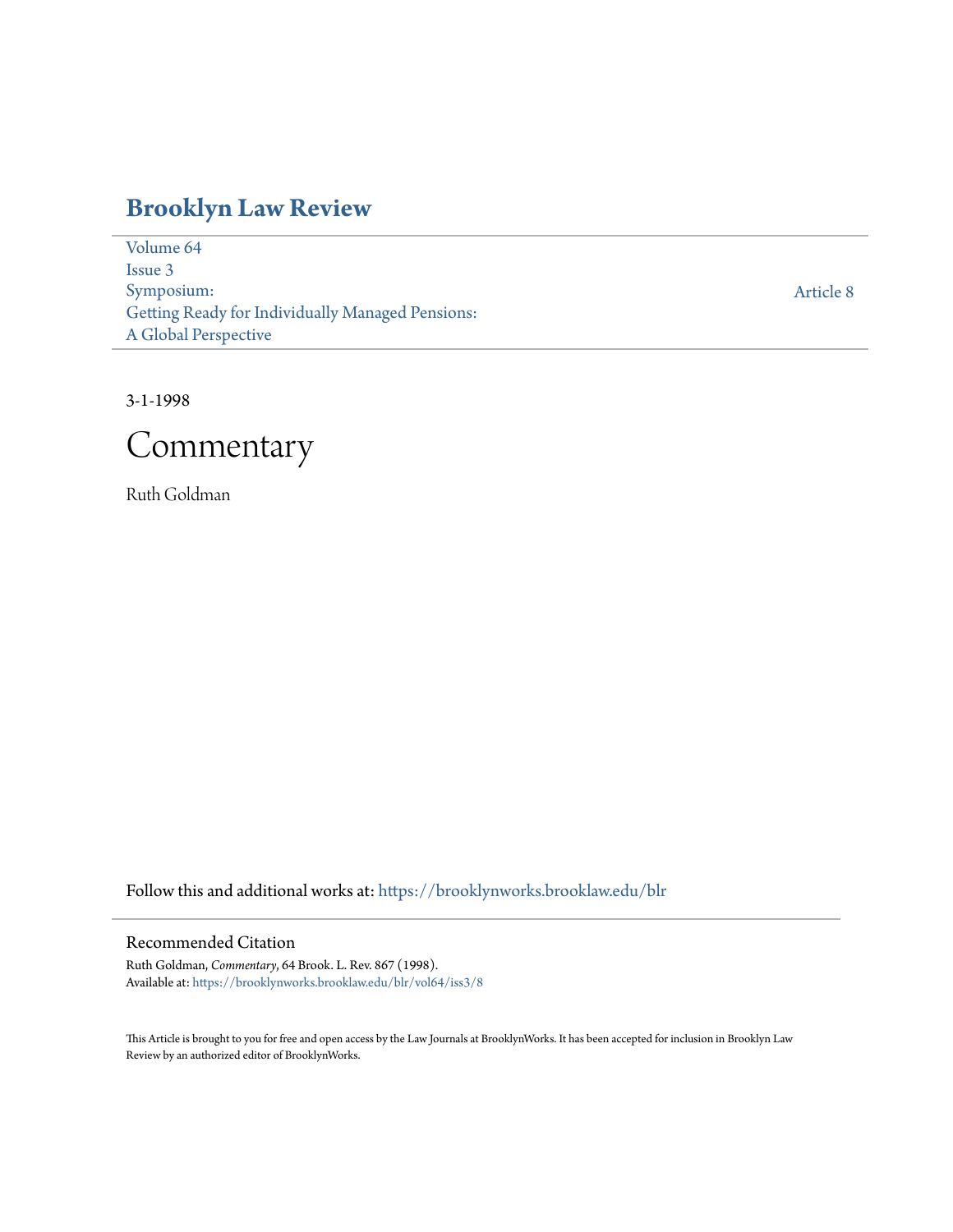## **COMMENTARY**

### INTERNATIONAL PENSION REFORM PROBLEMS **AND** SOLUTIONS \*

### *Ruth Goldmant*

Thank you Professor Norton. You have raised one of the most crucial dilemmas from a lawyer's perspective, which is that we are in a situation where there is no one model. How viable is it, therefore, to have international regulation and international standards across the board?

Seeing the problems first, which I guess is a practitioner's kind of way, there is no doubt that there are international problems. We have been hearing about some of these this morning; we will hear more about them this afternoon. What are they? One of these problems is the supervision of providers. It is an international problem-in Latin America, England, I understand also in the United States and the Netherlands. Supervision of products is a problem area, particularly with the growth of defined contribution arrangements.

We also have investment risk. Who takes the investment risk? Who is responsible for the investment risk? Who actually retains the duty of care over an investment decision? These are again questions that are appearing in the United States, in the United Kingdom and in Europe as a whole.

**<sup>.</sup>** © **1998** Ruth Goldman. **All** Rights Reserved. The following discussion is presented in its original transcript format, with minor editorial changes **by** the Author.

**t** Linklaters **&** Paines, London.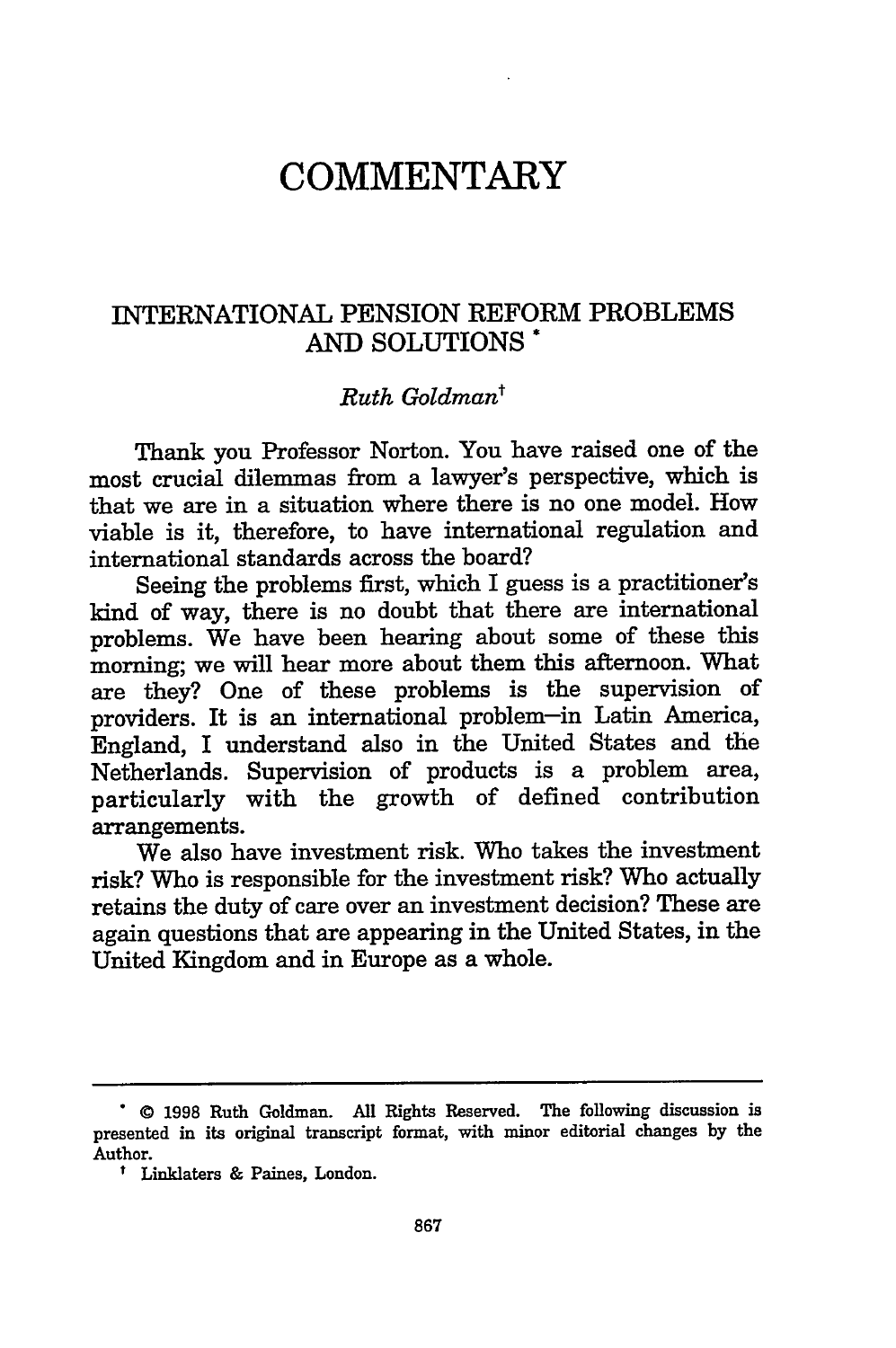Then there is the struggle between paternalism with respect to pension arrangements, which Professor Joseph Norton referred to, and individual responsibility for the pension arrangement. And finally, something which I feel very strongly about, the consumer education side of pension provision.

As we shift to privatized or partly privatized arrangements, we are putting a high burden on people who are not financially literate or sophisticated and asking them for their long-term pension provision. For that not to go hand in hand with some form of consumer protection or consumer education leads one to think that there must be a potential international issue there waiting to happen.

Therefore, I can see that there are a number of international problems. Are there any international solutions? I want to draw attention to some of the debates we have in Europe where, on a mini-scale, the European Commission and European governments try to reach multi-national solutions, although limited to European countries.

If you look for an example in the area of investment, which we mentioned earlier, the Commission has struggled for a long time to try and establish some European investment standard across the EC countries. It has actually failed, to date, quite miserably. There was a proposed directive which failed. The European Commission then issued a Communication to members to liberalize their investment standards. This too failed.

Thus, the European Commission is presently trying to impose a type of prudent man standard on all the European countries, a bit like the ERISA prudent man standard, but possibly more restrictive than that. I am hoping this will be expanded upon tomorrow, but it is very likely that there will be a prudent man standard introduced. If it is, that is an example of an international standard being imposed across countries with very, very different investment backgrounds.

If you then look at it the other way around, at the liability side, and the benefit side, has Europe managed to find an international solution to pensions in terms of benefit and liability structures? Is there anything close to a European pension fund lurking around?